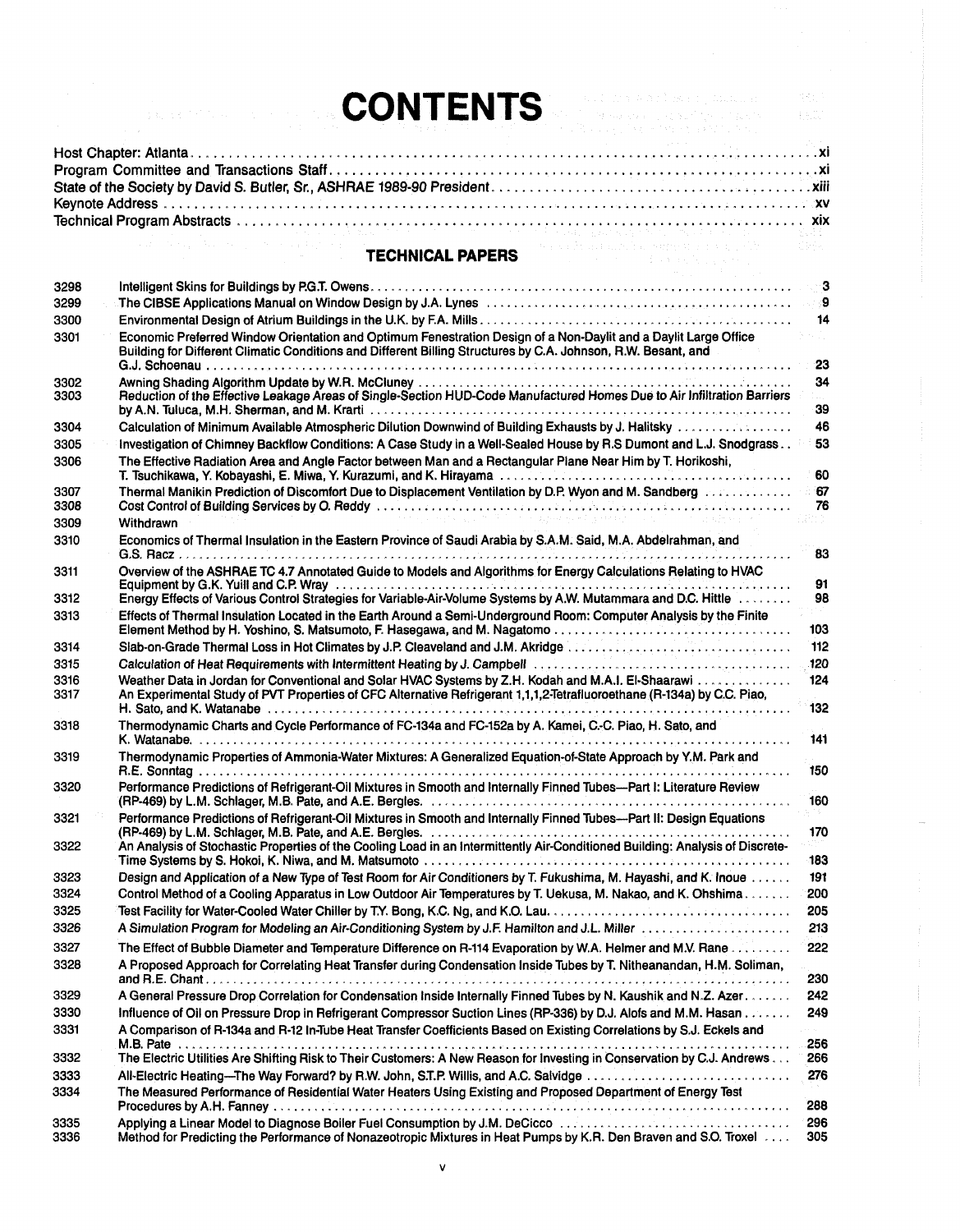| 3337<br>3338 | Heat Pump Performance under Frosting Conditions: Part I-Heat and Mass Transfer on Cross-Finned Tube Heat                                                                                                                                                                                                                                                 | 312        |
|--------------|----------------------------------------------------------------------------------------------------------------------------------------------------------------------------------------------------------------------------------------------------------------------------------------------------------------------------------------------------------|------------|
| 3339         | Exchangers under Frosting Conditions by T. Senshu, H. Yasuda, K. Oguni, and K. Ishibane [1] [1] Exchangers under Frosting Conditions by T. Senshu, H. Yasuda, K. Oguni, and K. Ishibane<br>Heat Pump Performance under Frosting Conditions: Part II-Simulation of Heat Pump Cycle Characteristics under Frosting                                         | 324        |
|              | A Comparison of Orifice and TXV Control Characteristics during the Reverse-Cycle Defrost (RP-479) by D.L. O'Neal and                                                                                                                                                                                                                                     | 330        |
| 3340         | Energy Analysis of Buildings with Different Air Supply and Exhaust Systems by Q. Chen, T.G. Hoornstra, and                                                                                                                                                                                                                                               | 337        |
| 3341         |                                                                                                                                                                                                                                                                                                                                                          | 344        |
| 3342<br>3343 | Vibration Response of Propeller Fans under Actual Operating Conditions: II. Finite Element Studies of the Vibration<br>Response of Propeller Fans under Centrifugal Stiffening (RP-477) by S.G. Ladkany, D.D. Reynolds, P.K. Baade,                                                                                                                      | 357<br>361 |
| 3344         | Withdrawn                                                                                                                                                                                                                                                                                                                                                |            |
| 3345         | Evaporator Models for Operation with Dry, Wet, and Frosted Finned Surfaces-Part I: Heat Transfer and Fluid Flow Theory<br>by S.P. Oskarsson, K.I. Krakow, and S. Line and serve and contained account of the server of the server of the                                                                                                                 | 373        |
| 3346         | Evaporator Models for Operation with Dry, Wet, and Frosted Finned Surfaces-Part II: Evaporator Models and Verification<br>by S.P. Oskarsson, K.I. Krakow, and S. Linteration and contain an account of the state of the state of the state of the state of the state of the state of the state of the state of the state of the state of the state of th | 381        |
| 3347         | A Method for Determining the Effects of Coil Geometry and Fan Type on Evaporator Frosting by K.I. Krakow, S. Lin, and                                                                                                                                                                                                                                    | 393        |
| 3348         |                                                                                                                                                                                                                                                                                                                                                          | 400        |
| 3349         | Pressure and Velocity Distribution for Air Flow through Fruits Packed in Shipping Containers Using Porous Media Flow                                                                                                                                                                                                                                     | 406        |
| 3350         | Estimated Energy Consumption and Operating Cost for Ice Storage Systems with Cold Air Distribution by A.P. Bhansali and                                                                                                                                                                                                                                  | 418        |
| 3351         | Effective Defrosting of Plate Heat Exchangers in Ventilation Plants (RP-543) by R.B. Holmberg and B. Johnsson                                                                                                                                                                                                                                            | 428        |
| 3352         | Numerical Calculation of the Distribution of Temperature and Heat Flux in Buses under the Influence of the Vehicle Air-                                                                                                                                                                                                                                  | 432        |
| 3353         | Theoretical and Computational Investigation of Simultaneous Heat and Moisture Transfer in Buildings: "Effective<br>Penetration Depth" Theory by A.A. Kerestecioglu, M.V. Swami, and A.A. Kamel                                                                                                                                                           | 447        |
| 3354         | Theoretical and Computational Investigation of Simultaneous Heat and Moisture Transfer in Buildings: "Evaporation and                                                                                                                                                                                                                                    | 455        |
| 3355         | Solar-Driven Moisture Transfer through Absorbent Roofing Materials by M.J. Cunningham, G.A. Tsongas, and                                                                                                                                                                                                                                                 | 465        |
| 3356         | Simulation of Simultaneous Heat and Moisture Transfer by Using the Finite Difference Method and Verified Tests in a Test                                                                                                                                                                                                                                 | 472        |
| 3357         | Experimental Validation of a Mathematical Model for Predicting Water Vapor Sorption at Interior Building Surfaces by<br>W.C. Thomas and D.M. Burch et al., et al., et al., et al., et al., et al., et al., et al., et al., et al., et                                                                                                                    | 487        |
| 3358         | Flow Measurement by Laser Doppler Velocimeter in a Cross-Flow Fan for Air-Conditioning Use by A. Takushima,                                                                                                                                                                                                                                              | 497        |
| 3359         | Airflow Measurements at Coil Faces with Vane Anemometers: Statistical Correlation and Recommended Field                                                                                                                                                                                                                                                  | 502        |
| 3360         | Design and Laboratory Testing of a Portable Thermoelectric Calorimeter for Measuring Heat Flow through Walls by<br>.                                                                                                                                                                                                                                     | 512        |
| 3361         | Measurement of Frost Thickness Using a Laser Beam and Light Meter by R.W. Besant, K.S. Rezkallah, Y. Mao, and                                                                                                                                                                                                                                            | 519        |
| 3362         | Duct Velocity Profiles and the Placement of Air Control Sensors (RP-403) by E.I. Griggs, W.B. Swim, and H.G. Yoon                                                                                                                                                                                                                                        | 523        |
| 3363         | Numerical Modeling of Thermodynamic Non-Equilibrium Flow of Refrigerant through Capillary Tubes by R.Y. Li, S. Lin, and                                                                                                                                                                                                                                  | 542        |
| 3364         | A Correlation for Metastable Flow of Refrigerant 12 through Capillary Tubes by Z.H. Chen, S. Lin, R.Y. Li, and Z.Y. Chen                                                                                                                                                                                                                                 | 550        |
| 3365         | Airflow Characteristics in the Occupied Zone of Rooms with Displacement Ventilation by A.K. Melikov, G. Langkilde, and B.                                                                                                                                                                                                                                | 555        |
|              | Prediction of Buoyant, Turbulent Flow by a Low-Reynolds-Number k-e Model by Q. Chen, A. Moser, and A. Huber                                                                                                                                                                                                                                              | 564        |
| 3366<br>3367 | Development and Verification of a Thermal Model of Lakes Used with Water Source Heat Pumps by M.C. Pezent and S.P.                                                                                                                                                                                                                                       |            |
| 3368         | Mathematical Modeling of a Direct Expansion Ground-Coupled Heat Pump System by P. Safemazandarani, J.A. Edwards,                                                                                                                                                                                                                                         | 574        |
| 3369         | R.R. Johnson, and Y. Mohammad-zadeh experiences and conservative contracts and an architecture conservative co<br>Multiple Tracer Gas Techniques for Measuring Interzonal Airflows for Three Interconnected Spaces by M. Enai, C.Y. Shaw,                                                                                                                | 583        |
| 3370         | On the Multiple Tracer Gas Techniques for Measuring Interzonal Airflows in Buildings by M. Enai, C.Y. Shaw, and J.T.                                                                                                                                                                                                                                     | 590        |
|              |                                                                                                                                                                                                                                                                                                                                                          | 599        |
| 3371         | A Comparison of Measured and Predicted Comfort in Office Buildings (RP-462) by G.E. Schiller Comparison of Measured and Predicted Comfort in Office Buildings (RP-462) by G.E. Schiller Comparison of Measured                                                                                                                                           | 609        |
| 3372         | A Field Measurement System for the Study of Thermal Comfort (RP-462) by C.C. Benton, F.S. Bauman, and M.E. Fountain.                                                                                                                                                                                                                                     | 623        |
|              | A Design and Economic Sensitivity Study of Single-Pipe Horizontal Ground-Coupled Heat Pump Systems by S.D. Martin                                                                                                                                                                                                                                        | 634        |
| 3373         | Laboratory and Computer Comparisons of Ground-Coupled Heat Pump Backfills by R.J. Couvillion and D.E. Cotton                                                                                                                                                                                                                                             | 643        |
|              |                                                                                                                                                                                                                                                                                                                                                          |            |
| 3374<br>3375 | Sizing of Radiant Heating Systems: Part I--Ceiling Panels (RP-394) by R.H. Howell and S. Suryanarayana<br>Sizing of Radiant Heating Systems: Part II-Heated Floors and Infrared Units by R.H. Howell and S. Suryanarayana                                                                                                                                | 652        |

 $\label{eq:2} \frac{1}{\sqrt{2}}\sum_{i=1}^n\frac{1}{\sqrt{2}}\sum_{j=1}^n\frac{1}{j!}\sum_{j=1}^n\frac{1}{j!}\sum_{j=1}^n\frac{1}{j!}\sum_{j=1}^n\frac{1}{j!}\sum_{j=1}^n\frac{1}{j!}\sum_{j=1}^n\frac{1}{j!}\sum_{j=1}^n\frac{1}{j!}\sum_{j=1}^n\frac{1}{j!}\sum_{j=1}^n\frac{1}{j!}\sum_{j=1}^n\frac{1}{j!}\sum_{j=1}^n\frac{1}{j!}\sum_{j=1}^$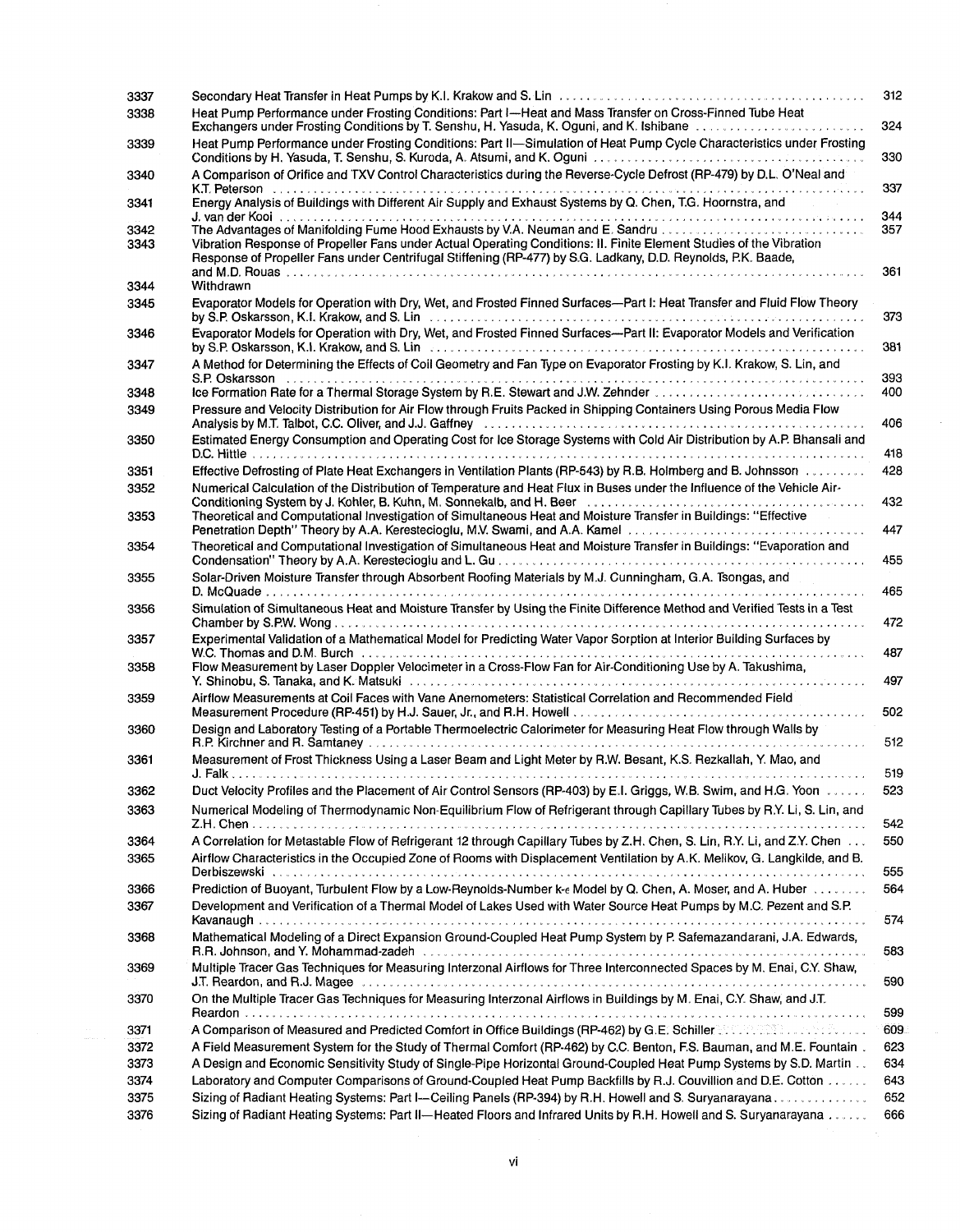| 3377<br>3378<br>3379<br>3380 | Ammonia-Water Triple-Effect Absorption Cycle by R.C. DeVault and J. Marsala<br>A Side-by-Side Field Test of Variable-Speed and Constant-Speed Air Conditioners by H.I. Henderson, Jr.<br>Properties of Lithium Bromide-Water Solutions at High Temperatures and Concentrations---I. Thermal Conductivity                                                                                                                                                              | 676<br>683<br>693<br>702 |
|------------------------------|-----------------------------------------------------------------------------------------------------------------------------------------------------------------------------------------------------------------------------------------------------------------------------------------------------------------------------------------------------------------------------------------------------------------------------------------------------------------------|--------------------------|
| 3381                         | Properties of Lithium Bromide-Water Solutions at High Temperatures and Concentrations--- II: Density and Viscosity                                                                                                                                                                                                                                                                                                                                                    | 709                      |
|                              | The completed three of the process of the fact deed, the bulk of the children in the control<br>→ pp. 1000 × 1000 → 1000 × 1000 → 2000 → 2000 →                                                                                                                                                                                                                                                                                                                       |                          |
|                              | <b>SYMPOSIUM PAPERS</b>                                                                                                                                                                                                                                                                                                                                                                                                                                               |                          |
| AT-90-1                      | Refrigerant Flow through Capillary Tube and Short Tube Restrictor Expansion Devices<br>Steady Flows of R-22 through Capillary Tubes: Test Data by S.J. Kuehl and V.W. Goldschmidt<br>Experimentation, Analysis, and Correlation of Refrigerant-22 Flow through Short Tube Restrictors by D.A. Aaron and P.A. Domanski<br>Transient Response of Fixed-Area Refrigerant Expansion Devices by S.J. Kuehl and V.W. Goldschmidt<br>See also Technical Papers 3363 and 3364 | 719<br>729<br>743        |
| AT-90-2                      | Room Air Diffusion-Mathematical and Physical Modeling-Part I<br>Regional Airflow Characteristics in a Mechanically Ventilated Room under Non-Isothermal Conditions by J.S. Zhang,<br>On Validation of Computational Fluid Dynamics: Procedures for Room Air Motion Prediction by A.J. Baker and R.M. Kelso<br>See also Technical Papers 3365 and 3366<br>and the contract of the contract of the                                                                      | 751<br>760               |
| AT-90-3                      | Market-Linked Building Energy Requirements: Prototypes, Data Bases, and Equipment Simulations-Part II, Development<br>Categorizing the Building Stock for Energy Studies: Using Survey Data and Statistical Methods to Define Effective Categories                                                                                                                                                                                                                    | 777                      |
|                              | Dealing with Limitations: Data Needs and Data Problems in Defining Representative Building Descriptions for Use in Energy<br>Estimating Water Heating and Aggregate Electricity Loads in Multifamily Buildings by R.L. Ritschard, Y.J. Huang, and                                                                                                                                                                                                                     | 786                      |
|                              | the contract of the contract of the contract of                                                                                                                                                                                                                                                                                                                                                                                                                       | 796<br>803               |
| AT-90-4                      | Ground-Coupled and Lakewater Heat Pumps--Part I<br>Lakewater Applications of Water-to-Air Heat Pumps by S.P. Kavanaugh and M.C. Pezent manufacture and containing<br>See also Technical papers 3367 and 3368                                                                                                                                                                                                                                                          | 813<br>821               |
| AT-90-5                      | Room Air Diffusion-Mathematical and Physical Modeling-Part II<br>Three-Dimensional Analysis of Airflow Pattern and Contaminant Dispersion in a Ventilated Two-Zone Enclosure by<br>See also Technical Papers 3369 and 3370                                                                                                                                                                                                                                            | 831<br>840               |
| AT-90-6                      | Field Studies of Thermal Comfort and the Indoor Environment                                                                                                                                                                                                                                                                                                                                                                                                           |                          |
|                              | How Important Is the Location of the Room Thermostat? by T.L. Madsen, T.P. Schmidt, and U. Helk<br>A Practical Approach to Thermal Comfort Surveys in Homes and Offices: Discussion of Methods and Concerns by K.M. Cena,                                                                                                                                                                                                                                             | 847<br>853               |
|                              | See also Technical Papers 3371 and 3372<br>· 2010年4月4日 NR fight Support Section 2014年4月4日 Section 2014年4月4日                                                                                                                                                                                                                                                                                                                                                           | 859                      |
| AT-90-7                      | <b>CONTRACTOR</b> CONTRACTOR<br><b>Evaluation of the Thermal Performance of Window Systems</b><br>Effect of Textile Characteristics on the Thermal Transmittance of Interior Shading Fabrics by M.M. Grasso, B.D. Hunn, and R.                                                                                                                                                                                                                                        | 875                      |
|                              | An Evaluation of the Representativeness of Glazing Product U-Values in the ASHRAE 1989 Fundamentals Volume by                                                                                                                                                                                                                                                                                                                                                         | 884                      |
|                              | Joint Canadian/U.S. Research Project on Window Performance: Project Outline and Preliminary Results by                                                                                                                                                                                                                                                                                                                                                                | 896                      |
|                              | Window Nighttime U-Values: A Comparison between Computer Calculations and MoWiTT Measurements by J.H. Klems and                                                                                                                                                                                                                                                                                                                                                       | 901                      |
|                              | Determination of Window Thermal Characteristics Using Solar-Simulator-Based Test Method by S.J. Harrison and                                                                                                                                                                                                                                                                                                                                                          | 907<br>912               |
| AT-90-8                      | MAD HALL EN DE ANGELIK (1989)<br>Ground-Coupled and Lakewater Heat Pumps-Part II                                                                                                                                                                                                                                                                                                                                                                                      |                          |
|                              | A National Ground-Source Heat Pump Installation Standard for Canada by F.J. Lenarduzzi and D.J. Young<br>The control of product the special stress and control of<br>See also Technical Papers 3373 and 3374                                                                                                                                                                                                                                                          | 923                      |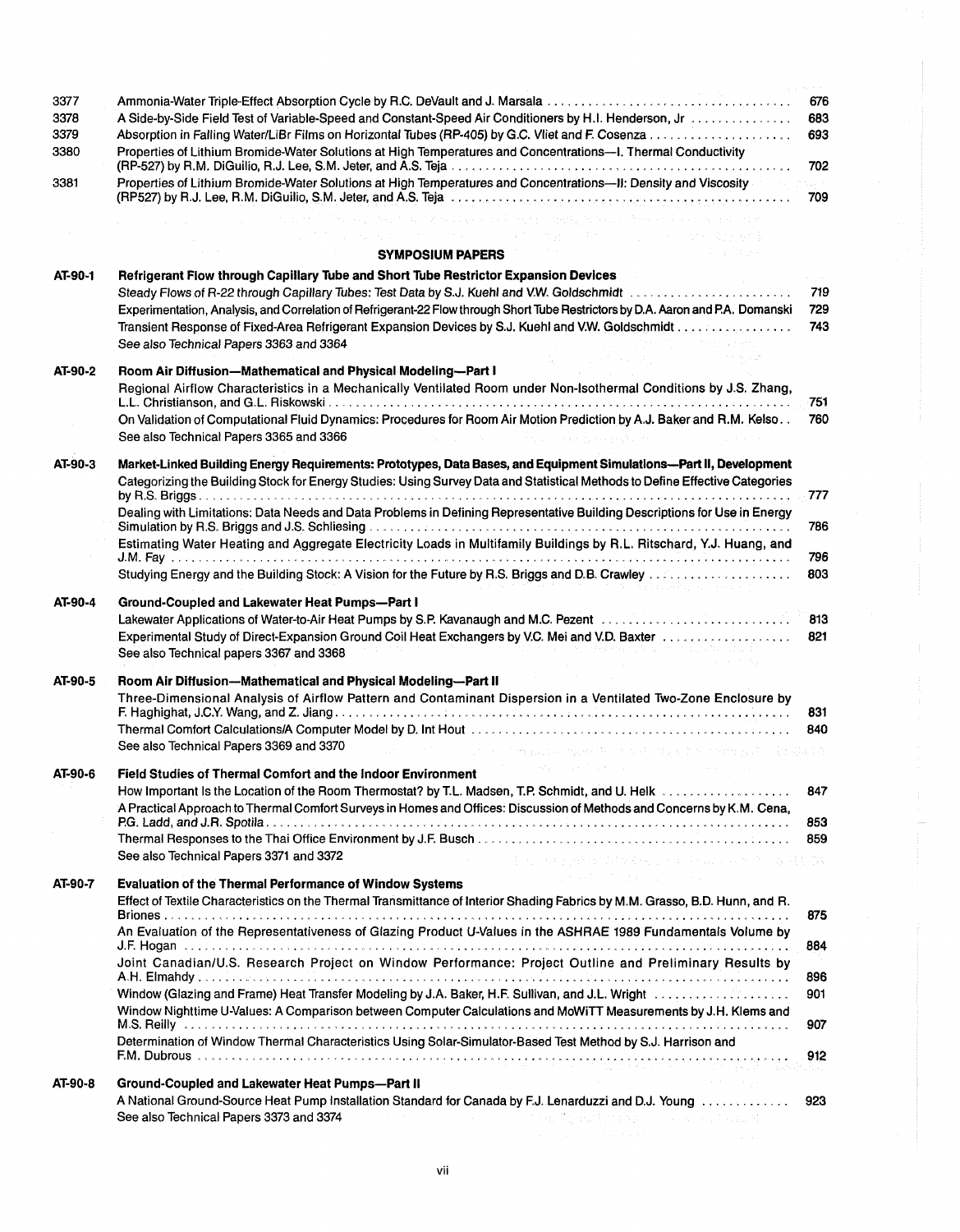| AT-90-9         | <b>Building Conversions for District Heating and Cooling</b><br>Design and Operation of a Central Telemetry System for an Urban District Heating System by M.J. Schuerger, T.G. Wetsch, and                                                                                                                                                                  |                         |
|-----------------|--------------------------------------------------------------------------------------------------------------------------------------------------------------------------------------------------------------------------------------------------------------------------------------------------------------------------------------------------------------|-------------------------|
| Pin.            | T.M. Anderson basadische erster der der der der erster der der der der der der den gebenstellen der der der de                                                                                                                                                                                                                                               | 933                     |
| 음악:             | Central Heating and Cooling Plant Economics for the College Campus by E.E. Friberg Manuscript Manuscript Manuscript<br>Real-Time Optimization System of District Heat Network Operation by A. Nuorkiving and the anti-actional contract the contract of the state of the state of the state of the state of the state of the state of the state of th        | 936<br>946              |
| 967<br>AT-90-10 | Fire Protection and Smoke Control—System Design and Application and Control of the Second Control of the party<br>Field Tests of Stair Pressurization Systems with Overpressure Relief by G.T. Tamura Pressure Manus Manus Manus                                                                                                                             | 951                     |
|                 | Protection of Fire Exposures by Water Drenching, with Special Reference to Oil Tank Fires by H. Munro                                                                                                                                                                                                                                                        | 959<br>963<br>972       |
| AT-90-11        | Commercial Building Energy End-Use Monitoring: Approaches, Experiences, and Results-Part 3<br>Reconciliation of a DOE2.1C Model with Monitored End-Use Data for a Small Office Building by M.B. Kaplan,                                                                                                                                                      | 981                     |
| i 47.           | Errors in Audit Predictions of Commercial Lighting and Equipment Loads and Their Impacts on Heating and Cooling<br><b>Estimates by R.G. Pratt</b> experiences in the contract of the contract of the contract of the <b>Contract of the contract of the contract of the contract of the contract of the contract of the contract of the contract of the </b> | 994                     |
|                 | End-Use Metered Data for Commercial Buildings by T. Alereza, D. Dohrmann, M. Martinez, and D. Mort<br>Effective, Low-Cost HVAC Controls Upgrade in a Small Bank Building by T.R. Sharp and J.M. MacDonald                                                                                                                                                    | 1004<br>1011            |
| AT-90-12        | Water-Loop Heat Pump System Characteristics and Performance<br>Survey of Water-Source Heat Pump System Configurations in Current Practice by P.J. Hughes Alle Merchanter Mater                                                                                                                                                                               | 1021                    |
|                 | Water-Loop Heat Pump Systems Assessment by J.A. Pietsch <b>Material Construction Construction Properties</b> Construction                                                                                                                                                                                                                                    | 1029<br>1039            |
|                 |                                                                                                                                                                                                                                                                                                                                                              | 1048                    |
| AT-90-13        | <b>Retrofit Applications of Thermal Storage</b>                                                                                                                                                                                                                                                                                                              |                         |
|                 | Assessment of Market Potential in Storage Cooling Systems for Army Facilities by C.W. Sohn and G.L. Cler<br>Developments in Advanced Gas Thermal Energy Storage Systems for Multi-Occupancy Dwellings by D.J. Nevrala                                                                                                                                        | 1067<br>1080<br>1087    |
| 47.75           | Dynamic Simulation of Encapsulated Ice Stores, Part I—The Model by D. Arnold                                                                                                                                                                                                                                                                                 | 1094<br>1103            |
| AT-90-14        | Measuring Control System Algorithm and Communication Performance                                                                                                                                                                                                                                                                                             | $\mathcal{L}^{(1)}$ and |
|                 | Employing EMS to Test Short-Term Energy Effectiveness of Control Systems by T.B. Hartman December 2014 and Control Control of the Employing EMS to Test and Terminal Burgers and Test and Test and Test and Test and Test and<br>The Concept of an Emulator/Tester for Building Energy Management System Performance Evaluation by G.E. Kelly and            | 1113<br>1117            |
|                 | Testing Conformance to Energy Management and Control System Communication Protocols-Part 1: Test Architecture by                                                                                                                                                                                                                                             | 1127                    |
| Q Bal           | Testing Conformance to Energy Management and Control System Communication Protocols-Part 2: Test Suite<br>. <i>. .</i> .                                                                                                                                                                                                                                     | 1134                    |
| AT-90-15        | Recommendations for Air Recirculation in Industrial Environments                                                                                                                                                                                                                                                                                             |                         |
|                 | Needs and Precautions for the Use of Dust Collectors in Industrial Environments by T.H. Kuehn and D.Y.H. Puiss consumed<br>Air Quality Implications of Recirculation from Industrial Dust Collectors by H.H.S. Yu and R.R. Raber                                                                                                                             | 1145<br>1150            |
|                 | Design Considerations for Ventilating a Large Aircraft Paint Facility Using Recirculation by G.W. Gupton, Jr. June 2008.                                                                                                                                                                                                                                     | 1156                    |
|                 | Feasibility of Recirculation Air System in Wood Furniture Manufacturing Plants by H. Singh, P. Rojeski, Jr., A.D. Kapur, and                                                                                                                                                                                                                                 | 1164                    |
| AT-90-16        | <b>Pioneering Efforts in HVAC&amp;R Industry Achievements</b>                                                                                                                                                                                                                                                                                                |                         |
|                 | Advancement in Refrigeration Technology: Merger or the Research Lab-Two Early Examples by B.A. Nagengast                                                                                                                                                                                                                                                     | 1171                    |
|                 | Engineering a Comfortable Environment: Research and Legislation in a Historical Perspective by G. Cooper                                                                                                                                                                                                                                                     | 1175<br>1179            |
|                 | The History of International Air-Conditioning, Heating, and Refrigerating Expositions by M.W. Woodford                                                                                                                                                                                                                                                       | 1182                    |
| AT-90-17        | <b>Outside Air and Building Pressure Control in VAV Systems</b><br>11 年 西亚语 法语言<br>Is the Design Architect or Engineer Responsible for Sick Building Syndrome Injuries? by T.F. Gardner                                                                                                                                                                      | 1189                    |
| 9b.             | Analytical Evaluation of Outdoor Airflow Rate Variation vs. Supply Airflow Rate Variation in Variable-Air-Volume Systems<br>When the Outdoor Air Damper Position Is Fixed by S.A. Mumma and Y.M. Wong                                                                                                                                                        | 1197                    |
|                 | VAV System with Inverter-Driven AHU for High-Rise Office Building in a Tropical Climate by L. Lote Community Community<br>Importance of Flow Transmitter-Selection for Return Fan Control in VAV Systems by R.B. Smith and account of Flow Transmitter-Selection for Return Fan Control in VAV Systems by R.B. Smith and account of the U.S.                 | 1209<br>1218            |
| AT-90-18        | <b>Evaporative Cooling in Building HVAC Design</b>                                                                                                                                                                                                                                                                                                           |                         |
|                 | <b>Fundamental Concepts Integrating Evaporative Techniques in HVAC Systems by W.K. Brown, Jr. Concepts Integration Inc.</b>                                                                                                                                                                                                                                  | 1227                    |
|                 | Modeling Evaporative Cooling Systems with DOE-2.1D by G.W. McDonald, M.H. Turietta, and R.E. Foster et also contained to<br>Indirect Evaporative Cooling Using Two-Phase Thermosiphon Loop Heat Exchangers by G.D. Mathur exact sections of                                                                                                                  | 1236<br>1241            |
|                 | A Design Procedure to Optimize the Selection of the Water-Side Free Cooling Components by S.A. Mumma, C. Cheng,                                                                                                                                                                                                                                              | 1250                    |

 $\overline{\phantom{a}}$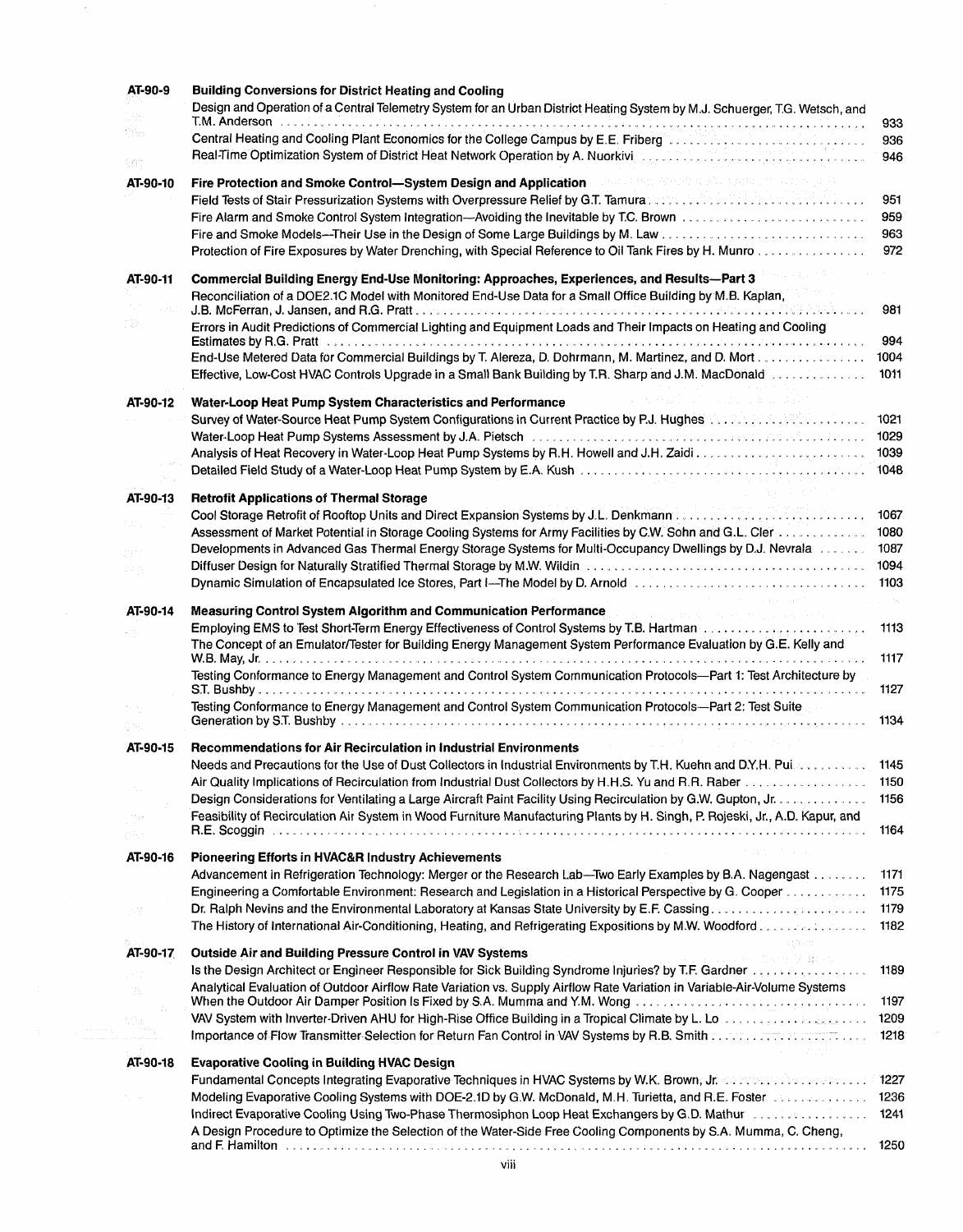| AT-90-19 | "什么?""这是什么什么?我还是什么大多?"这样的理解,直接是很多,但是他的女子,突出 最新原则<br><b>Topics in Desiccant Technology</b>                                                                                                                                      |                  |
|----------|--------------------------------------------------------------------------------------------------------------------------------------------------------------------------------------------------------------------------------|------------------|
|          |                                                                                                                                                                                                                                | 1257             |
|          | Performance Analysis of Open-Cycle Desiccant Cooling Systems by R.K. Collier, Jr., D. Novosel, and W.M. Worek                                                                                                                  | 1262             |
|          |                                                                                                                                                                                                                                | 1269             |
|          | Alternative Dublsorb Concepts by W.H. Wilkinson 1. 2008. In the secrets of the presence of the state of the concepts of<br>pan i cancel un sounant ist mobile skellet strangel forege at                                       | 1273             |
| AT-90-20 | <b>Radiant Space Heating and Cooling Design Issues</b><br>a para tanàna ao amin'ny faritr'i Normandie, ao amin'ny faritr'i Normandie, ao Frantsa. Ny kaodim-paositra 201                                                       |                  |
|          | Analysis and Simulation of Outdoor Reset Control of Radiant Slab Heating Systems by C.R. MacCluer 2.                                                                                                                           | 1283             |
|          | Automated Design of Radiant Heating Systems Based on Thermal Comfort by L.N. Kalisperis, M. Steinman,                                                                                                                          |                  |
|          | Design Strategies for Low-Temperature Radiant Heating Systems Based on MRT by M.D.F. Ling and J.M. Deffenbaugh                                                                                                                 | 1288             |
|          | See also Technical Papers 3375 and 3376 and all the second converting the presentation of the second properties in                                                                                                             | 1296             |
|          | The concept of the property of the problems of the Content of the Section of the Section of the Section of the Section of the Section of the Section of the Section of the Section of the Section of the Section of the Sectio |                  |
| AT-90-21 | 网络罗马马森 计定位 经税 网络经济科<br><b>Liquid Overfeed Systems-Theory and Practice</b>                                                                                                                                                      |                  |
|          |                                                                                                                                                                                                                                | 1309             |
|          |                                                                                                                                                                                                                                | 1316             |
|          | Developments in the Design, Manufacture, and Application of Centrifugal Refrigerant Pumps by J.W. Laughton 1326                                                                                                                |                  |
|          | Some Guides for Safe and Successful Refrigerant Circulation by W.V. Richards                                                                                                                                                   | 1332             |
| AT-90-22 | New Developments in High-Efficiency Refrigerator and Freezer Design                                                                                                                                                            |                  |
|          | Assessment of the Cost-Effective Energy Conservation Potential of Advanced Refrigerator Insulation by L.K. Smith                                                                                                               |                  |
|          |                                                                                                                                                                                                                                | 1341             |
|          | The Key Issues in Reducing CFC-11 in Polyurethane Foam Insulation for Household Refrigerator/Freezers by R.A. Dodd<br>Analysis of Refrigerator-Freezer Design and Energy Efficiency by Computer Modeling-A DOE Perspective by  | 1349<br>45-52881 |
|          |                                                                                                                                                                                                                                | 1354             |
|          |                                                                                                                                                                                                                                |                  |
| AT-90-23 | <b>Designing for Operation and Maintenance</b>                                                                                                                                                                                 |                  |
|          | Effective O&M Requires Coordination among the Owner, Occupant, Designer, Builder, and O&M Engineer during Design                                                                                                               | na ann a         |
|          |                                                                                                                                                                                                                                |                  |
|          | The Role of the Design Engineer in Preparing for Building Systems Operation and Maintenance by G.W. Gupton, Jr. 1368                                                                                                           |                  |
|          | Quality and Quality Assurance in the United Kingdom and the European Single Market by B.P. Moss                                                                                                                                | 1373             |
| AT-90-24 | <b>Effects of Climate Variation within Urban Areas</b>                                                                                                                                                                         |                  |
|          | Summer Heat Islands, Urban Trees, and White Surfaces by H. Akbari, A.H. Rosenfeld, and H. Taha 1381                                                                                                                            |                  |
|          | Mean Wind Speed below Building Height in Residential Neighborhoods with Different Tree Densities by G.M. Heisler                                                                                                               | 1389             |
|          | Impacts of Variations in Wind Data on Building Energy Calculations by B. Andersson, W.L. Carroll, K.S. Whitley, W.F. Buhl,                                                                                                     |                  |
|          |                                                                                                                                                                                                                                | 1397             |
|          | The Wind-Shielding and Shading Effects of Trees on Residential Heating and Cooling Requirements by Y.J. Huang,                                                                                                                 |                  |
|          |                                                                                                                                                                                                                                | 1403             |
| AT-90-25 | <b>Energy Impacts of CFCs</b>                                                                                                                                                                                                  |                  |
|          | Will CFC Restrictions Jeopardize Anticipated Foundation Thermal Efficiency Gains? by J.E. Christian [10] William [10] William [10] William [10] William [10] William [10] William [10] William [10] William [10] William [10]  | 1415             |
|          |                                                                                                                                                                                                                                | 1424             |
|          | National Energy Impacts of CFC Alternatives in Heating, Air-Conditioning, and Refrigerating Equipment and Foam                                                                                                                 |                  |
|          |                                                                                                                                                                                                                                |                  |
|          |                                                                                                                                                                                                                                | 1437             |
|          |                                                                                                                                                                                                                                |                  |
| AT-90-26 | <b>Whole Building Energy Performance</b>                                                                                                                                                                                       |                  |
|          |                                                                                                                                                                                                                                | 1449             |
|          | Short-Term Energy Monitoring in a Large Commercial Building by J.D. Burch, K. Subbarao, A. Lekov, M. Warren,                                                                                                                   |                  |
|          | Short-Term Energy Monitoring: Summary of Results from Four Houses by K. Subbarao, J.D. Balcomb, J.D. Burch, C.E.                                                                                                               | 1459             |
|          |                                                                                                                                                                                                                                |                  |
|          | Long-Term Cold Energy Storage in Aquifer for Air Conditioning in Buildings by J. van Hove and L. van Loon 1484                                                                                                                 |                  |
|          |                                                                                                                                                                                                                                |                  |
| AT-90-27 | International Developments in Absorption Systems--Part I                                                                                                                                                                       |                  |
|          | Status of the Double-Effect Absorption Heat Pump (DEAHP) by S.E. Petty, H.C. Meacham, and F.B. Cook entertainment                                                                                                              | 1491             |
|          | Development of a Residential Gas-Fired Double-Effect Air Conditioner-Heater Using Water and Lithium Bromide by                                                                                                                 |                  |
|          |                                                                                                                                                                                                                                |                  |
|          |                                                                                                                                                                                                                                |                  |
|          | Development of a Periodically Operating Absorption Heating Unit by C.W. Seitz, K.F. Knoche, and H.B. Grabenhenrich 1506                                                                                                        |                  |
|          | See also Technical Paper 3377                                                                                                                                                                                                  |                  |